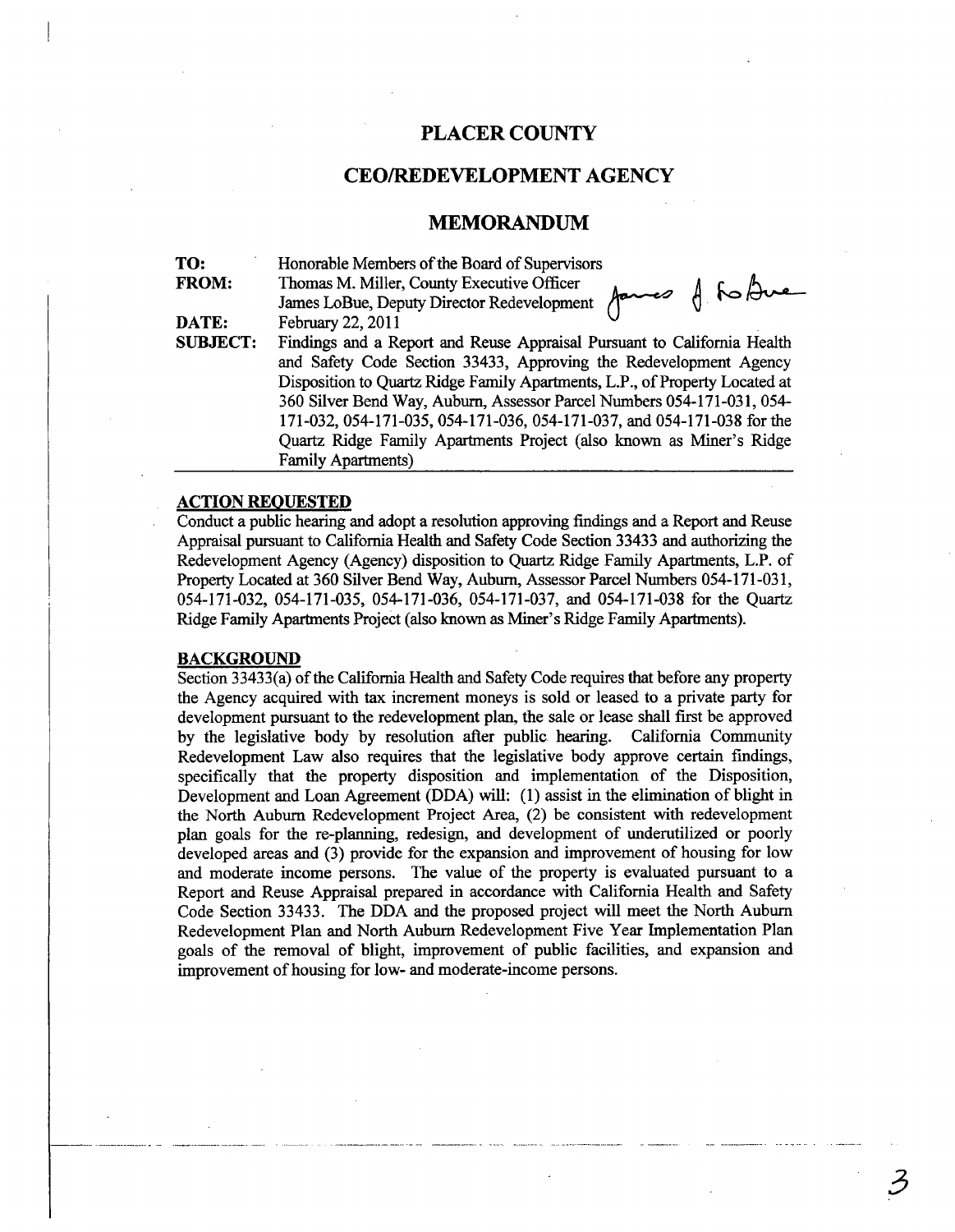The attached 33433 Report and Reuse Appraisal were prepared by redevelopment finance consultant Keyser Marston Associates on behalf of the Agency. The report confirms the Project Financing Plan in the DDA, which concludes that the project is financially infeasible unless the property is conveyed to the developer at no cost or as part of a residual receipts loan.

#### **FISCAL IMPACT**

No expenditure authorization is associated with this action. There is no impact on the County's General Fund.

### **ENVIRONMENTAL STATUS**

The actions requested in this item are activities taken in furtherance of the Redevelopment Plan for the North Auburn Redevelopment Project Area, for which an environmental impact report was prepared and certified pursuant to the California Environmental Quality Act (CEQA). Therefore, no further environmental review is required for these actions (CEQA Guidelines Section 15180).

In addition, an addendum to the previously adopted mitigated negative declaration was prepared for the development proposal by the County pursuant to CEQA and was certified as document PMUP 20100029 on May 13, 2010. Specific findings and mitigation measures shall be implemented with the project as described in the Notice of Determination filed with the State.

#### Attachments: Resolution

33433 Report and Reuse Appraisal

33433 Report and Reuse Appraisal on file for Review only at the Clerk of the Board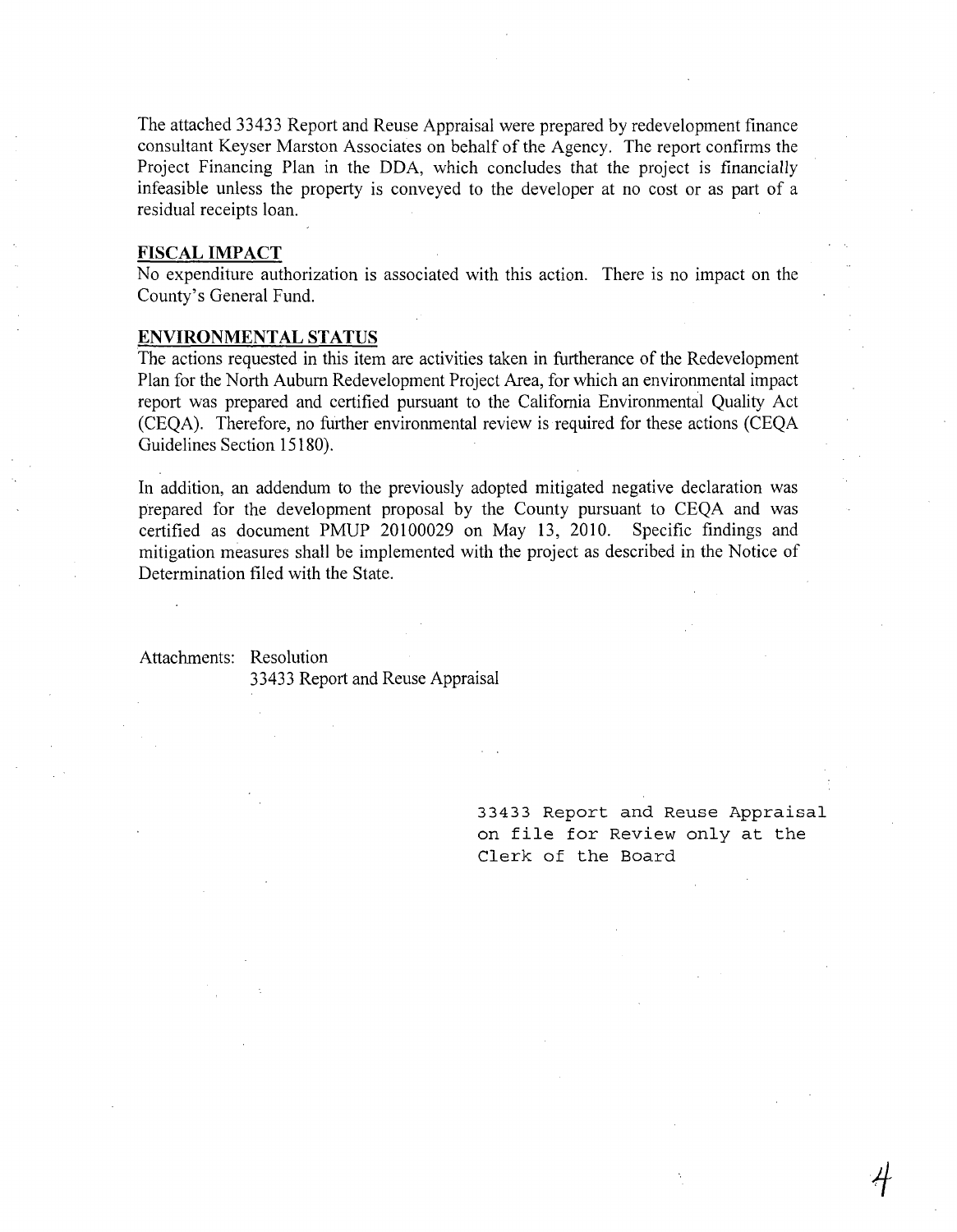# **Before the Board of Supervisors County of Placer, State of California**

In the matter of:

Approving a Report and Reuse Appraisal required by California Health and Safety Code Section 33433, approving the sale of real property to Quartz Ridge Family Apartments, L.P., and adopting findings in connection with such sale, for the Quartz Ridge Family Apartments Project (also known as Miner's Ridge Family Apartments)

Resol. No: .............................. ..

Ord. No: **......................** 

First Reading: .................... .

The following Resolution was duly passed by the Board of Supervisors

of the County of Placer at a regular meeting held

by the following vote on roll call:

Ayes:

Noes:

Absent:

Signed and approved by me after its passage.

Clerk of said Board

Attest: Chair, Board of Supervisors

WHEREAS, the Placer County Redevelopment Agency (Agency) is a redevelopment agency formed, existing, and exercising its powers pursuant to California Community Redevelopment Law, Health and Safety Code (HSC) Section 33000 *et seq. ;* 

WHEREAS, by Ordinance No. 4832-B, adopted on June 24, 1997, the Placer County Board of Supervisors (Board of Supervisors) established the North Auburn Redevelopment Project Area (Project Area) and adopted the Redevelopment Plan for the Project Area (as subsequently amended, Redevelopment Plan);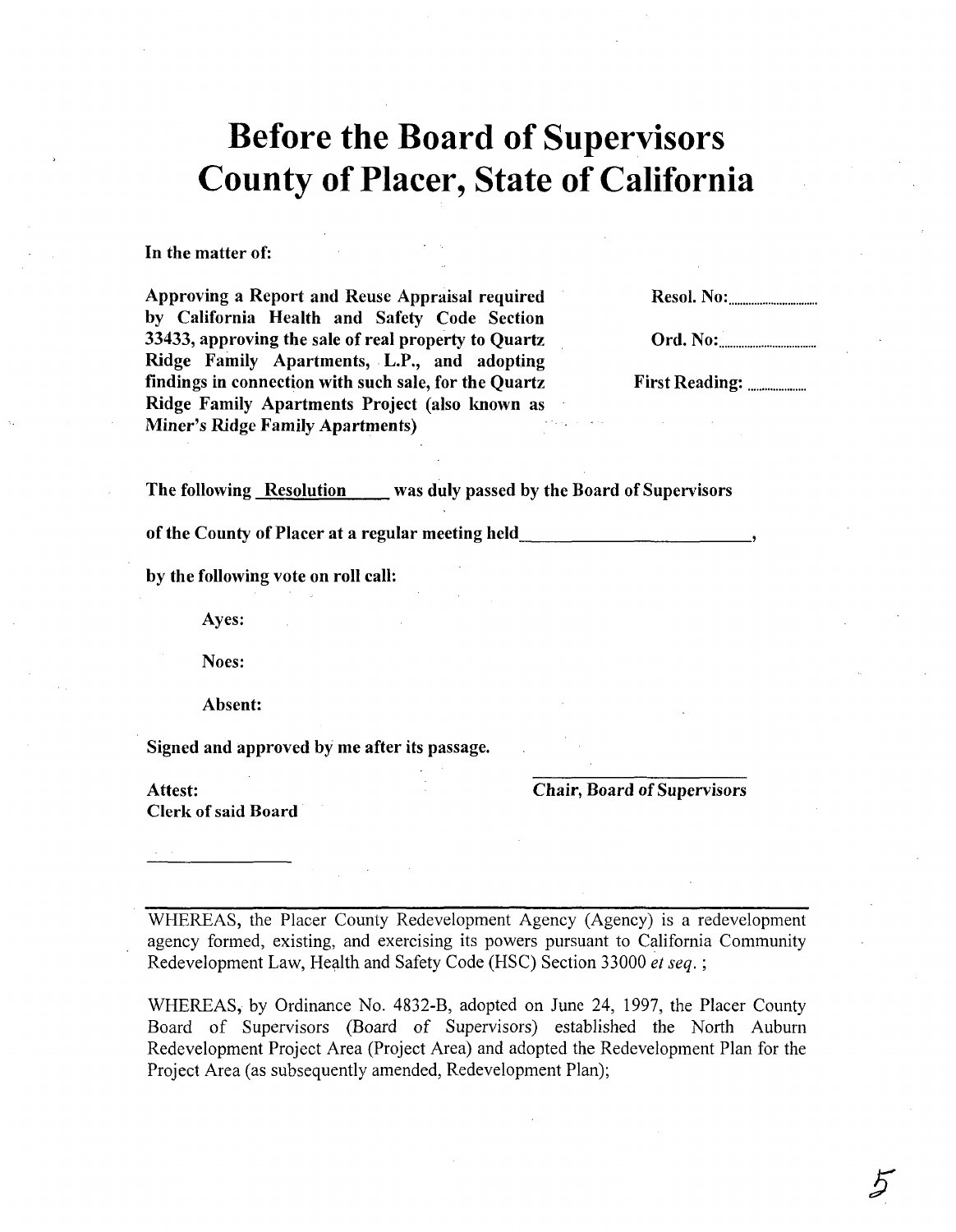WHEREAS, pursuant to an Exclusive Negotiating Rights Agreement by and between the Agency and USA Properties Fund, Inc., a California corporation, dated as of November 17,2009, and subsequently amended, the Agency has negotiated the terms and conditions under which Quartz Ridge Family Apartments, L.P., (Developer) would acquire the following real property from the Agency: 360 Silver Bend Way, Auburn, Assessor Parcel Numbers 054-171-031, 054-171-032, 054-171-035, 054-171-036, 054-171-037, and 054-171-038 (Property) for development of a 64-unit multi-family housing development in which the Agency will restrict no more than 31 residential units affordable to low- and very low-income households, together with one (1) manager's unit, common laundry facilities, recreational space, 123 parking spaces, and approximately 2,600 square feet of community/common area space (Housing Project);

WHEREAS, the Housing Project, the Property, and the terms and conditions for development and financing of the Project are more particularly described in a proposed Disposition, Development, and Loan Agreement (DDA), copies of which have been provided to the Agency Board and the Board of Supervisors;

WHEREAS, the actions requested in this item are activities taken in furtherance of the Redevelopment Plan for the Project Area, for which an environmental impact report was prepared and certified pursuant to the California Environmental Quality Act (CEQA) and, therefore, no further environmental review is required for these actions (CEQA Guidelines Section 15180);

WHEREAS, with respect to the Housing Project, the County of Placer has adopted an addendum to the previously adopted mitigated negative declaration in compliance with CEQA;

WHEREAS, HSC Section 33433 provides that prior to a redevelopment agency's sale of property acquired with tax increment funds (i) the agency must prepare and make available to the public a report (Reuse Report) describing the terms of the sale and development of the property, (ii) the legislative body must hold a public hearing following notice, and (iii) the legislative body must approve the conveyance by a resolution adopting specified findings;

WHEREAS, the Agency has caused a Reuse Report to be prepared, and the Agency and the Board of Supervisors have caused notice to be published and have conducted public hearings in accordance with all legal requirements;

WHEREAS, the sale price for the Property will be the fair reuse value;

WHEREAS, the proposed Agency financing for the Project includes (i) seller financing in the form of residual receipts, deferred payment loan of one million, two hundred fifteen thousand dollars  $(\$1,215,000)$  which is the May 21, 2010, appraised value of the Property (Land Loan), and (ii) a pre-development/construction/permanent loan in the maximum amount of two million dollars (\$2,000,000) (Development Loan); and

lo